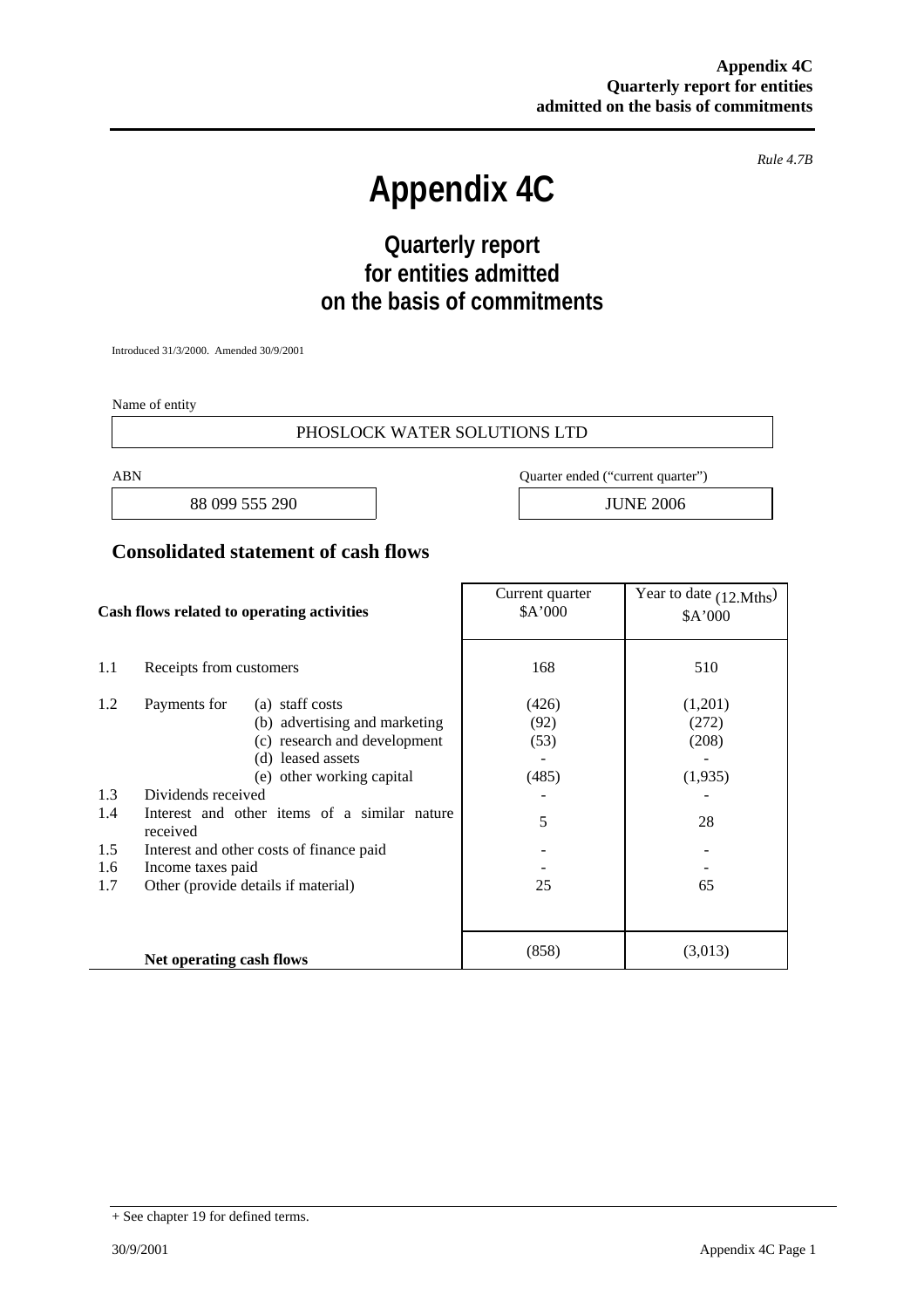|                                      |                                                                                                                                                                                                                                                                                                                                                | Current quarter<br>\$A'000 | Year to date (12 Mths)<br>\$A'000      |
|--------------------------------------|------------------------------------------------------------------------------------------------------------------------------------------------------------------------------------------------------------------------------------------------------------------------------------------------------------------------------------------------|----------------------------|----------------------------------------|
| 1.8                                  | Net operating cash flows (carried forward)                                                                                                                                                                                                                                                                                                     | (858)                      | (3,013)                                |
| 1.9<br>1.10                          | Cash flows related to investing activities<br>Payment for acquisition of:<br>(a) businesses (item 5)<br>(b) equity investments<br>(c) intellectual property<br>(d) physical non-current assets<br>(e) other non-current assets<br>Proceeds from disposal of:<br>(a) businesses (item 5)<br>(b) equity investments<br>(c) intellectual property | (220)<br>489               | (100)<br>(494)<br>(462)<br>(87)<br>489 |
| 1.11<br>1.12<br>1.13                 | (d) physical non-current assets<br>(e) other non-current assets<br>Loans to other entities<br>Loans repaid by other entities<br>Other (provide details if material)<br>balance<br>Cash<br>of<br>acquired<br>entity<br>on<br>consolidation:                                                                                                     | 1,758                      | 1,759<br>49                            |
|                                      | Net investing cash flows                                                                                                                                                                                                                                                                                                                       | 2,027                      | 1,154                                  |
| 1.14                                 | Total operating and investing cash flows                                                                                                                                                                                                                                                                                                       | 1,169                      | (1, 859)                               |
| 1.15<br>1.16<br>1.17<br>1.18<br>1.19 | Cash flows related to financing activities<br>Proceeds from issues of shares, options, etc.<br>Proceeds from sale of forfeited shares<br>Proceeds from borrowings<br>Repayment of borrowings<br>Dividends paid                                                                                                                                 |                            | 2,365                                  |
| 1.20                                 | Other – Capital raising costs                                                                                                                                                                                                                                                                                                                  | (5)                        | (90)                                   |
|                                      | Net financing cash flows                                                                                                                                                                                                                                                                                                                       | (5)                        | 2,275                                  |
|                                      | Net increase (decrease) in cash held                                                                                                                                                                                                                                                                                                           | 1,164                      | 416                                    |
| 1.21<br>1.22                         | Cash at beginning of quarter/year to date<br>Exchange rate adjustments                                                                                                                                                                                                                                                                         | 909<br>6                   | 1,631<br>32                            |
| 1.23                                 | Cash at end of quarter                                                                                                                                                                                                                                                                                                                         | 2,079                      | 2,079                                  |

<sup>+</sup> See chapter 19 for defined terms.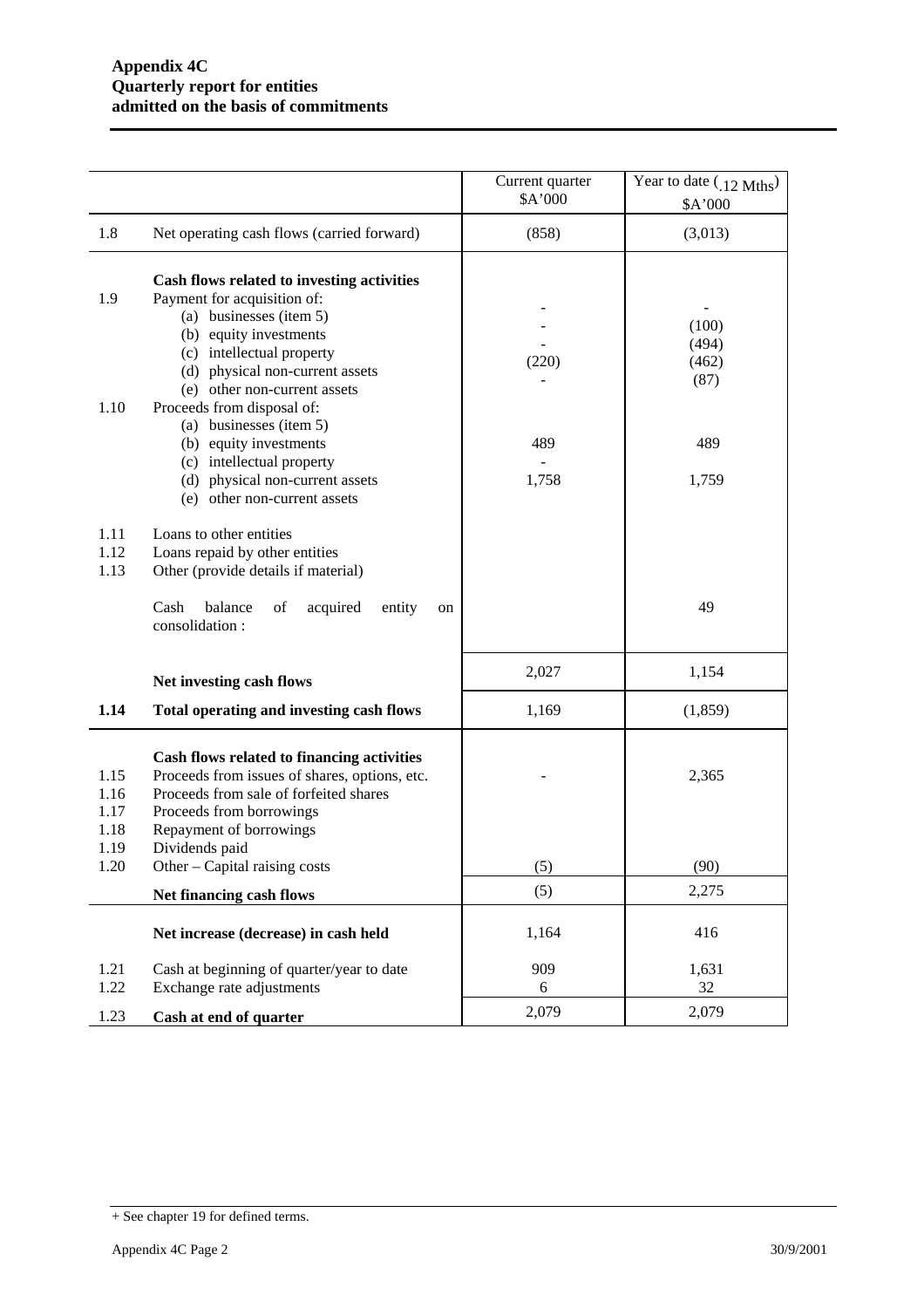# **Payments to directors of the entity and associates of the directors Payments to related entities of the entity and associates of the related entities**

|      |                                                                                                                                                            | Current quarter<br>\$A'000 |
|------|------------------------------------------------------------------------------------------------------------------------------------------------------------|----------------------------|
| 1.24 | Aggregate amount of payments to the parties included in item 1.2                                                                                           | 138                        |
| 1.25 | Aggregate amount of loans to the parties included in item 1.11                                                                                             |                            |
| 1.26 | Explanation necessary for an understanding of the transactions<br>During the period \$103,950 was paid as Executive Director salaries and \$33,750 paid as |                            |

### **Non-cash financing and investing activities**

- 2.1 Details of financing and investing transactions which have had a material effect on consolidated assets and liabilities but did not involve cash flows
- 2.2 Details of outlays made by other entities to establish or increase their share in businesses in which the reporting entity has an interest

#### **Financing facilities available**

Directors fees

*Add notes as necessary for an understanding of the position. (See AASB 1026 paragraph 12.2).* 

|    |                             | Amount available<br>A'000 | Amount used<br>\$A'000 |
|----|-----------------------------|---------------------------|------------------------|
|    | Loan facilities             |                           | -                      |
| 32 | Credit standby arrangements |                           | -                      |

<sup>+</sup> See chapter 19 for defined terms.